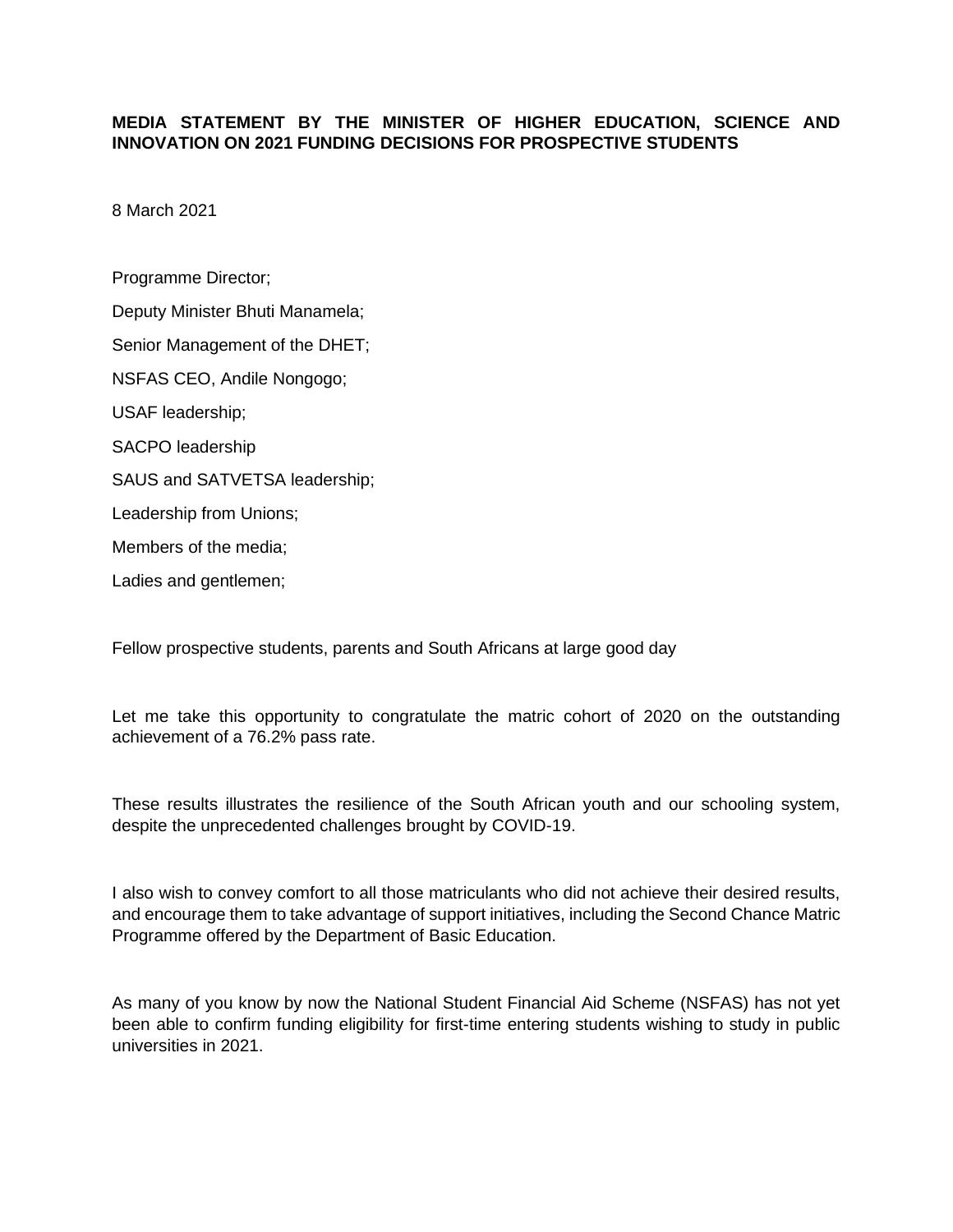I am aware that this is causing great anxiety for prospective students and their families, given that the academic year is about to start and registration processes and induction programmes are already underway at the majority of institutions. This situation has also put considerable pressure on institutions, which have been unable to finalise their admissions and registration processes.

I wish to provide clarity on this matter today. NSFAS is facing a shortfall on its funding for 2021, which means that it has been unable to confirm funding for new university students.

There are few reasons why we are having this shortfall, first is because of COVID-19. We had to continue to pay NSFAS allowances even at the time when universities were closed, as part of students' access to multimodal teaching and learning. This means we had an extended academic year which we did not allocate additional money for. Secondly, we had budget cuts across government departments. Thirdly, because of the deteriorating economic situation, were many NSFAS applicants who were not previously meeting the funding requirements for NSFAS now do. Due to COVID -19 a majority of them qualifies because their parents lost their jobs in the process.

Off course not all these shortfalls are not due to covid-19 alone. The deteriorating situation associated with budget cuts started a long time ago before COVID-19.

In terms of the laws and policies regulating public finances for departments and entities, including the Public Finance Management Act (PFMA), NSFAS is not able to commit to funding students without the requisite budget available to support this commitment.

I am however pleased to formally announce and confirm today that NSFAS is going to be funding all returning NSFAS beneficiaries students who meet the academic and other relevant criteria for continuing their studies.

In this regard, the usual processes apply, whereby institutions share the relevant registration data and information with NSFAS, which is then able to confirm the funded lists of students with institutions.

During the budget vote speech of the Minister of Finance, Mr Tito Mboweni, on the 24th February 2021, indicated that Government remains committed to ensuring that deserving students are supported through higher education. In line with this commitment, the Minister of Finance directed that the Department of Higher Education and Training should work with the National Treasury to identify policy and funding options to be detailed in the Medium-Term Budget Policy Statement (MTBPS).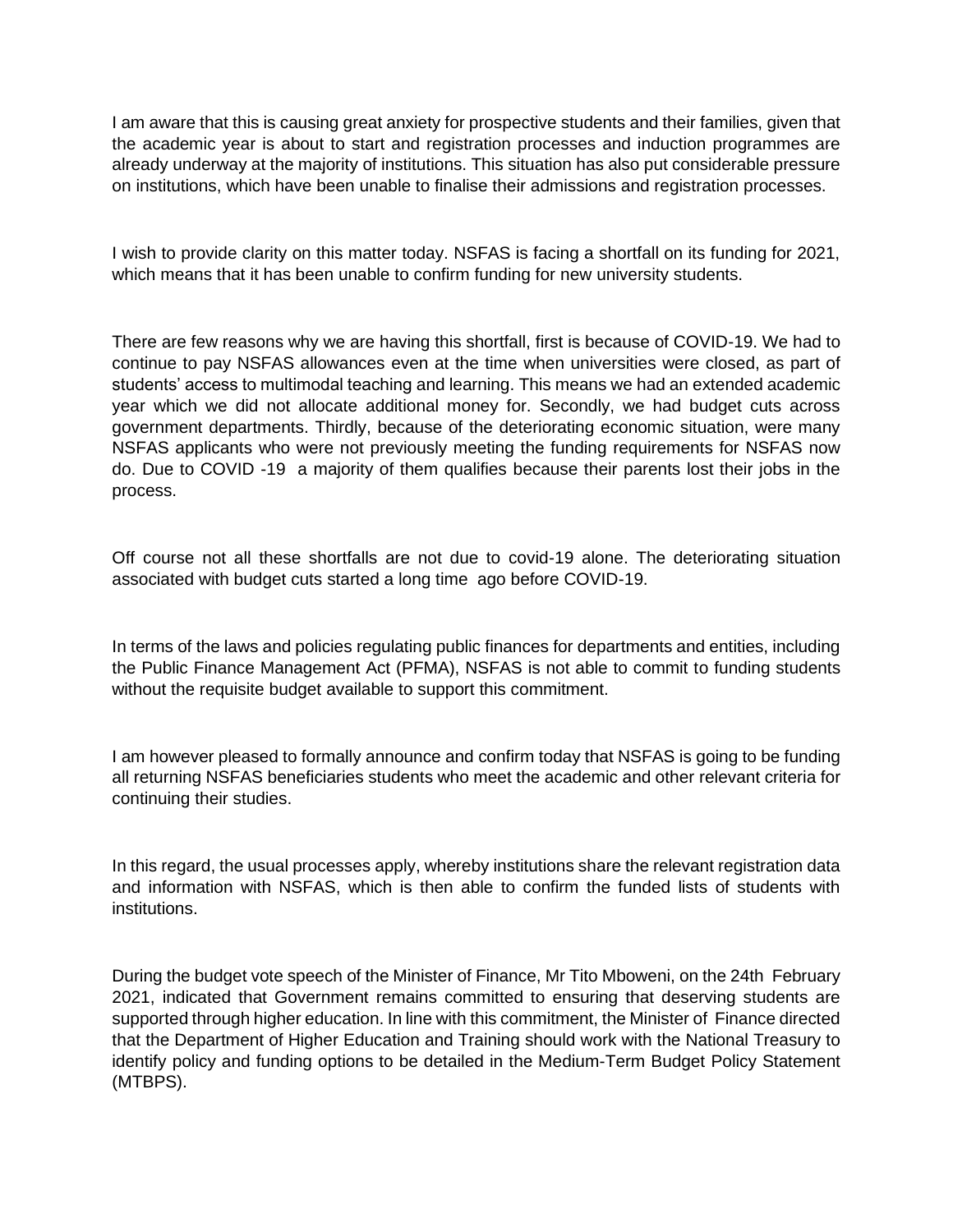I can confirm that this work is underway and options will be presented to Cabinet on Wednesday this week for consideration.

The student funding policy is the responsibility of government as a whole, and as Minister responsible for higher education and training, I to get concurrence and approval by Cabinet.

We are doing everything possible to resolve this issue as a matter of extreme urgency.

The funding Guidelines for universities for 2021 will be finalized as soon as Cabinet has made a determination in this regard.

This morning I consulted the universities, through Universities' South Africa (USAf) and I have also engaged with the South African Union of Students (SAUS) on these matters.

As a common practice, we will continue to consult all the PSET stakeholders on any developments within the sector to ensure that there is no stakeholder that is left behind.

Not only is our sector experiencing challenges, however we also have good news to share today.

We have agreed with all our universities that they will extend their registration period for first time entering students for two weeks, so that none of the first-time entering students are disadvantaged by the delay in the finalisation of this matter.

The Ministry of Higher Education, Science and Innovation has been building comprehensive programmes, systems, controls through establishment of guidelines, protocols, capacity building, at all levels firmly grounded in the growing body of science and latest epidemiological data in responding to COVID-19.

COVID-19 is here to stay for the foreseeable future. It is not seasonal. This means that we must all stay alert to the changing landscape and keep on planning for months and possible years ahead.

I applaud the many students who have adapted to these difficult circumstances, and developed new ways of learning and of coping.